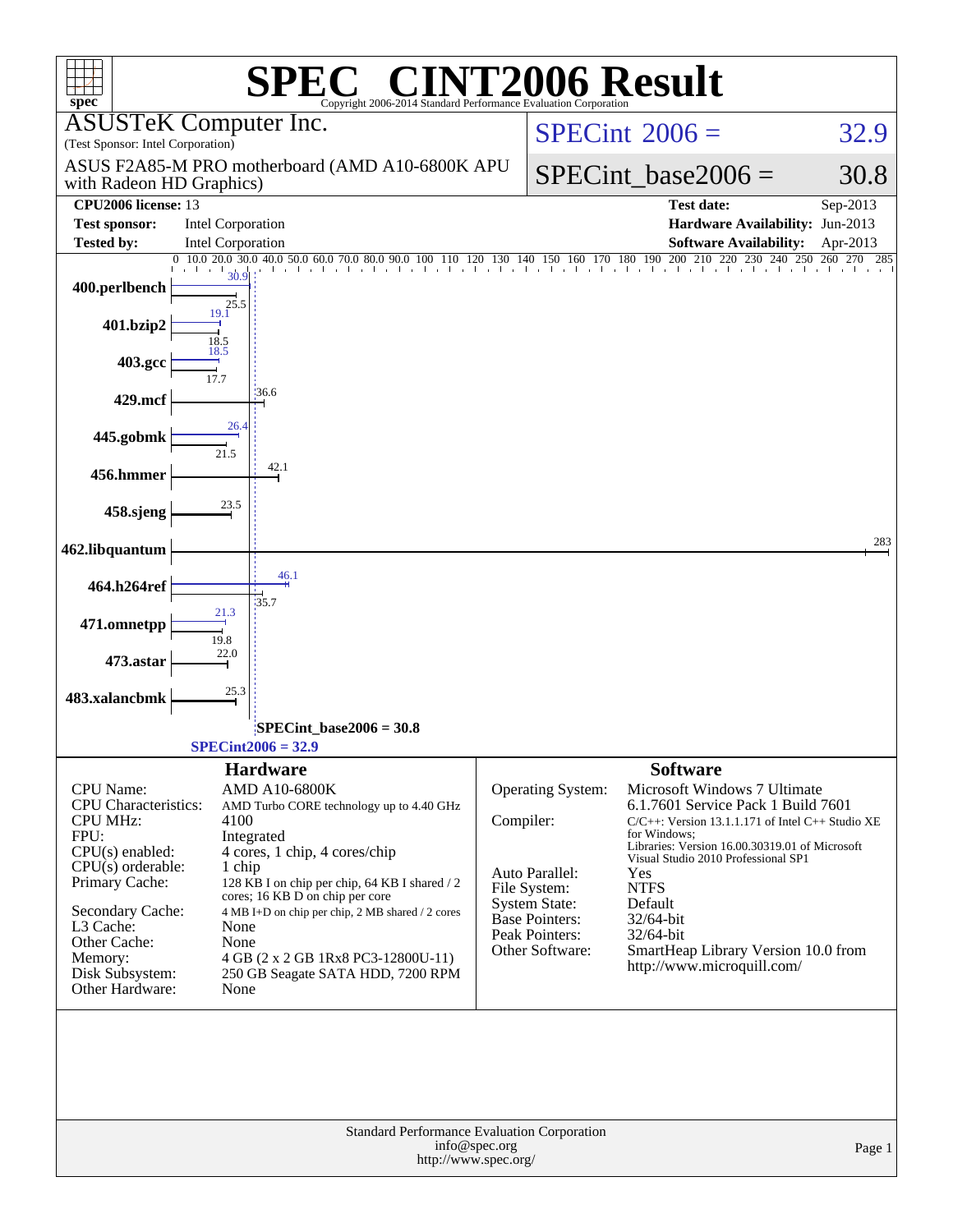

# **[SPEC CINT2006 Result](http://www.spec.org/auto/cpu2006/Docs/result-fields.html#SPECCINT2006Result)**

#### ASUSTeK Computer Inc.

(Test Sponsor: Intel Corporation)

with Radeon HD Graphics) ASUS F2A85-M PRO motherboard (AMD A10-6800K APU  $SPECint2006 = 32.9$  $SPECint2006 = 32.9$ 

**[Tested by:](http://www.spec.org/auto/cpu2006/Docs/result-fields.html#Testedby)** Intel Corporation **[Software Availability:](http://www.spec.org/auto/cpu2006/Docs/result-fields.html#SoftwareAvailability)** Apr-2013

SPECint base2006 =  $30.8$ 

**[CPU2006 license:](http://www.spec.org/auto/cpu2006/Docs/result-fields.html#CPU2006license)** 13 **[Test date:](http://www.spec.org/auto/cpu2006/Docs/result-fields.html#Testdate)** Sep-2013 **[Test sponsor:](http://www.spec.org/auto/cpu2006/Docs/result-fields.html#Testsponsor)** Intel Corporation **[Hardware Availability:](http://www.spec.org/auto/cpu2006/Docs/result-fields.html#HardwareAvailability)** Jun-2013

#### **[Results Table](http://www.spec.org/auto/cpu2006/Docs/result-fields.html#ResultsTable)**

|                                                                                                          |                |              | <b>Base</b>    |       |                |       |                |              |                | <b>Peak</b>  |                |              |
|----------------------------------------------------------------------------------------------------------|----------------|--------------|----------------|-------|----------------|-------|----------------|--------------|----------------|--------------|----------------|--------------|
| <b>Benchmark</b>                                                                                         | <b>Seconds</b> | <b>Ratio</b> | <b>Seconds</b> | Ratio | <b>Seconds</b> | Ratio | <b>Seconds</b> | <b>Ratio</b> | <b>Seconds</b> | <b>Ratio</b> | <b>Seconds</b> | <b>Ratio</b> |
| 400.perlbench                                                                                            | 383            | 25.5         | 381            | 25.6  | 384            | 25.5  | 316            | 30.9         | 316            | 30.9         | 317            | 30.9         |
| 401.bzip2                                                                                                | 523            | 18.4         | 517            | 18.7  | 522            | 18.5  | 497            | 19.4         | 505            | <u>19.1</u>  | 511            | 18.9         |
| $403.\mathrm{gcc}$                                                                                       | 456            | 17.6         | 455            | 17.7  | 456            | 17.7  | 435            | 18.5         | 435            | 18.5         | 436            | 18.5         |
| $429$ .mcf                                                                                               | 249            | 36.6         | 249            | 36.6  | 249            | 36.6  | 249            | 36.6         | 249            | 36.6         | 249            | 36.6         |
| $445$ .gobmk                                                                                             | 488            | 21.5         | 488            | 21.5  | 488            | 21.5  | 397            | 26.4         | 396            | 26.5         | 397            | 26.4         |
| $456.$ hmmer                                                                                             | 222            | 42.1         | 222            | 42.0  | 221            | 42.2  | 222            | 42.1         | 222            | 42.0         | 221            | 42.2         |
| $458$ .sjeng                                                                                             | 516            | 23.5         | 517            | 23.4  | 516            | 23.5  | 516            | 23.5         | 517            | 23.4         | 516            | 23.5         |
| 462.libquantum                                                                                           | 73.1           | 283          | 73.1           | 283   | 75.6           | 274   | 73.1           | 283          | 73.1           | 283          | 75.6           | 274          |
| 464.h264ref                                                                                              | 620            | 35.7         | 620            | 35.7  | 620            | 35.7  | 480            | 46.2         | 491            | 45.1         | 480            | 46.1         |
| 471.omnetpp                                                                                              | 315            | 19.8         | 316            | 19.8  | 316            | 19.8  | 293            | 21.3         | 294            | 21.3         | 293            | 21.3         |
| $473$ . astar                                                                                            | 319            | 22.0         | 318            | 22.1  | 318            | 22.0  | 319            | 22.0         | 318            | 22.1         | 318            | 22.0         |
| 483.xalancbmk                                                                                            | 273            | 25.3         | 272            | 25.4  | 272            | 25.3  | 273            | 25.3         | 272            | 25.4         | 272            | 25.3         |
| Results appear in the order in which they were run. Bold underlined text indicates a median measurement. |                |              |                |       |                |       |                |              |                |              |                |              |

#### **[Compiler Invocation Notes](http://www.spec.org/auto/cpu2006/Docs/result-fields.html#CompilerInvocationNotes)**

 To compile these binaries, the Intel Compiler 13.1 was set up to generate 64-bit binaries with the command: "ipsxe-comp-vars.bat intel64 vs2010" (shortcut provided in the Intel(r) Parallel Studio XE 2013 program folder)

### **[Platform Notes](http://www.spec.org/auto/cpu2006/Docs/result-fields.html#PlatformNotes)**

 Sysinfo program C:\SPEC13.1/Docs/sysinfo \$Rev: 6775 \$ \$Date:: 2011-08-16 #\$ \8787f7622badcf24e01c368b1db4377c running on Clt14DAE908A2BC Wed Sep 18 17:53:25 2013

 This section contains SUT (System Under Test) info as seen by some common utilities. To remove or add to this section, see: <http://www.spec.org/cpu2006/Docs/config.html#sysinfo>

 Trying 'systeminfo' : Microsoft Windows 7 Ultimate OS Version : 6.1.7601 Service Pack 1 Build 7601 System Manufacturer: System manufacturer System Model : System Product Name Processor(s) : 1 Processor(s) Installed. [01]: AMD64 Family 21 Model 19 Stepping 1 AuthenticAMD ~4100 Mhz BIOS Version : American Megatrends Inc. 6105, 5/8/2013 Total Physical Memory: 3,111 MB

 Trying 'wmic cpu get /value' DeviceID : CPU0

Continued on next page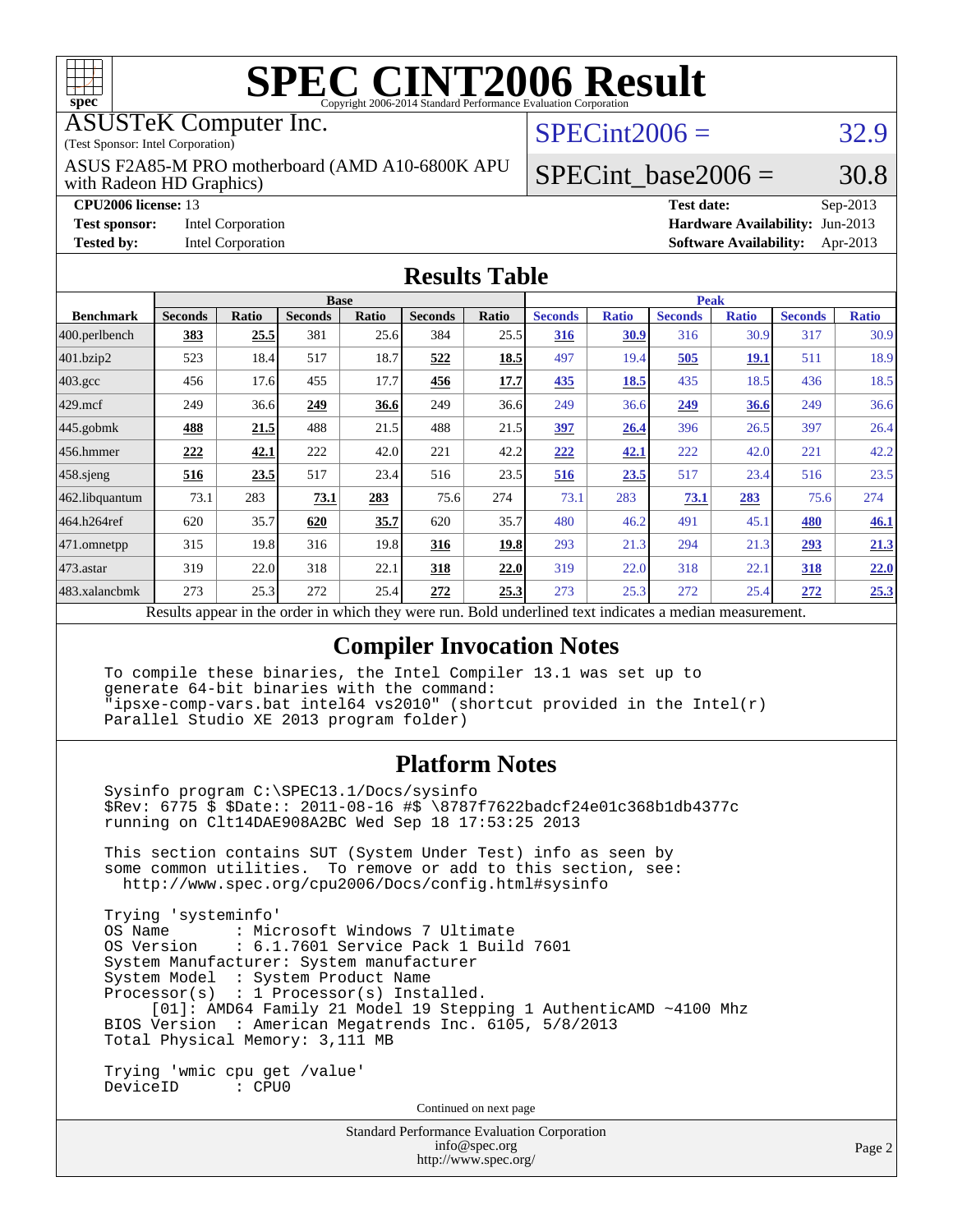

# **[SPEC CINT2006 Result](http://www.spec.org/auto/cpu2006/Docs/result-fields.html#SPECCINT2006Result)**

ASUSTeK Computer Inc.

(Test Sponsor: Intel Corporation)

with Radeon HD Graphics) ASUS F2A85-M PRO motherboard (AMD A10-6800K APU  $SPECint2006 = 32.9$  $SPECint2006 = 32.9$ 

**[Test sponsor:](http://www.spec.org/auto/cpu2006/Docs/result-fields.html#Testsponsor)** Intel Corporation **[Hardware Availability:](http://www.spec.org/auto/cpu2006/Docs/result-fields.html#HardwareAvailability)** Jun-2013

SPECint base2006 =  $30.8$ 

**[CPU2006 license:](http://www.spec.org/auto/cpu2006/Docs/result-fields.html#CPU2006license)** 13 **[Test date:](http://www.spec.org/auto/cpu2006/Docs/result-fields.html#Testdate)** Sep-2013 **[Tested by:](http://www.spec.org/auto/cpu2006/Docs/result-fields.html#Testedby)** Intel Corporation **[Software Availability:](http://www.spec.org/auto/cpu2006/Docs/result-fields.html#SoftwareAvailability)** Apr-2013

#### **[Platform Notes \(Continued\)](http://www.spec.org/auto/cpu2006/Docs/result-fields.html#PlatformNotes)**

L2CacheSize : 4096<br>L3CacheSize : 0 L3CacheSize MaxClockSpeed : 4100 Name : AMD A10-6800K APU with Radeon(tm) HD Graphics NumberOfCores : 2 NumberOfLogicalProcessors: 4

(End of data from sysinfo program)

#### **[Component Notes](http://www.spec.org/auto/cpu2006/Docs/result-fields.html#ComponentNotes)**

 Tested systems can be used with Shin-G ATX case, PC Power and Cooling 1200W power supply Micron MT8JTF25664AZ-1G6 Series Memory DIMMs

#### **[General Notes](http://www.spec.org/auto/cpu2006/Docs/result-fields.html#GeneralNotes)**

 OMP\_NUM\_THREADS set to number of processors cores KMP AFFINITY set to granularity=fine, scatter Binaries compiled on a system with 1x Intel Core i7-860 CPU + 8GB memory using Windows 7 Enterprise 64-bit

# **[Base Compiler Invocation](http://www.spec.org/auto/cpu2006/Docs/result-fields.html#BaseCompilerInvocation)**

[C benchmarks](http://www.spec.org/auto/cpu2006/Docs/result-fields.html#Cbenchmarks):

[icl -Qvc10](http://www.spec.org/cpu2006/results/res2014q3/cpu2006-20140630-30100.flags.html#user_CCbase_intel_icc_vc10_9607f3ecbcdf68042245f068e51b40c1) [-Qstd=c99](http://www.spec.org/cpu2006/results/res2014q3/cpu2006-20140630-30100.flags.html#user_CCbase_intel_compiler_c99_mode_1a3d110e3041b3ad4466830521bdad2a)

[C++ benchmarks:](http://www.spec.org/auto/cpu2006/Docs/result-fields.html#CXXbenchmarks)

[icl -Qvc10](http://www.spec.org/cpu2006/results/res2014q3/cpu2006-20140630-30100.flags.html#user_CXXbase_intel_icc_vc10_9607f3ecbcdf68042245f068e51b40c1)

# **[Base Portability Flags](http://www.spec.org/auto/cpu2006/Docs/result-fields.html#BasePortabilityFlags)**

 400.perlbench: [-DSPEC\\_CPU\\_P64](http://www.spec.org/cpu2006/results/res2014q3/cpu2006-20140630-30100.flags.html#b400.perlbench_basePORTABILITY_DSPEC_CPU_P64) [-DSPEC\\_CPU\\_WIN64\\_X64](http://www.spec.org/cpu2006/results/res2014q3/cpu2006-20140630-30100.flags.html#b400.perlbench_baseCPORTABILITY_DSPEC_CPU_WIN64_X64) [-DSPEC\\_CPU\\_NO\\_NEED\\_VA\\_COPY](http://www.spec.org/cpu2006/results/res2014q3/cpu2006-20140630-30100.flags.html#b400.perlbench_baseCPORTABILITY_DSPEC_CPU_NO_NEED_VA_COPY) 401.bzip2: [-DSPEC\\_CPU\\_P64](http://www.spec.org/cpu2006/results/res2014q3/cpu2006-20140630-30100.flags.html#suite_basePORTABILITY401_bzip2_DSPEC_CPU_P64) 403.gcc: [-DSPEC\\_CPU\\_P64](http://www.spec.org/cpu2006/results/res2014q3/cpu2006-20140630-30100.flags.html#suite_basePORTABILITY403_gcc_DSPEC_CPU_P64) [-DSPEC\\_CPU\\_WIN64](http://www.spec.org/cpu2006/results/res2014q3/cpu2006-20140630-30100.flags.html#b403.gcc_baseCPORTABILITY_DSPEC_CPU_WIN64) 429.mcf: [-DSPEC\\_CPU\\_P64](http://www.spec.org/cpu2006/results/res2014q3/cpu2006-20140630-30100.flags.html#suite_basePORTABILITY429_mcf_DSPEC_CPU_P64) 445.gobmk: [-DSPEC\\_CPU\\_P64](http://www.spec.org/cpu2006/results/res2014q3/cpu2006-20140630-30100.flags.html#suite_basePORTABILITY445_gobmk_DSPEC_CPU_P64) 456.hmmer: [-DSPEC\\_CPU\\_P64](http://www.spec.org/cpu2006/results/res2014q3/cpu2006-20140630-30100.flags.html#suite_basePORTABILITY456_hmmer_DSPEC_CPU_P64) 458.sjeng: [-DSPEC\\_CPU\\_P64](http://www.spec.org/cpu2006/results/res2014q3/cpu2006-20140630-30100.flags.html#suite_basePORTABILITY458_sjeng_DSPEC_CPU_P64) 462.libquantum: [-DSPEC\\_CPU\\_P64](http://www.spec.org/cpu2006/results/res2014q3/cpu2006-20140630-30100.flags.html#suite_basePORTABILITY462_libquantum_DSPEC_CPU_P64) 464.h264ref: [-DSPEC\\_CPU\\_P64](http://www.spec.org/cpu2006/results/res2014q3/cpu2006-20140630-30100.flags.html#suite_basePORTABILITY464_h264ref_DSPEC_CPU_P64) [-DWIN32](http://www.spec.org/cpu2006/results/res2014q3/cpu2006-20140630-30100.flags.html#b464.h264ref_baseCPORTABILITY_DWIN32) [-DSPEC\\_CPU\\_NO\\_INTTYPES](http://www.spec.org/cpu2006/results/res2014q3/cpu2006-20140630-30100.flags.html#b464.h264ref_baseCPORTABILITY_DSPEC_CPU_NO_INTTYPES) 471.omnetpp: [-DSPEC\\_CPU\\_P64](http://www.spec.org/cpu2006/results/res2014q3/cpu2006-20140630-30100.flags.html#suite_basePORTABILITY471_omnetpp_DSPEC_CPU_P64) [-DSPEC\\_CPU\\_WIN64](http://www.spec.org/cpu2006/results/res2014q3/cpu2006-20140630-30100.flags.html#b471.omnetpp_baseCXXPORTABILITY_DSPEC_CPU_WIN64) 473.astar: [-DSPEC\\_CPU\\_P64](http://www.spec.org/cpu2006/results/res2014q3/cpu2006-20140630-30100.flags.html#suite_basePORTABILITY473_astar_DSPEC_CPU_P64) 483.xalancbmk: [-DSPEC\\_CPU\\_P64](http://www.spec.org/cpu2006/results/res2014q3/cpu2006-20140630-30100.flags.html#suite_basePORTABILITY483_xalancbmk_DSPEC_CPU_P64) [-Qoption,cpp,--no\\_wchar\\_t\\_keyword](http://www.spec.org/cpu2006/results/res2014q3/cpu2006-20140630-30100.flags.html#user_baseCXXPORTABILITY483_xalancbmk_f-no_wchar_t_keyword_ec0ad4495a16b4e858bfcb29d949d25d)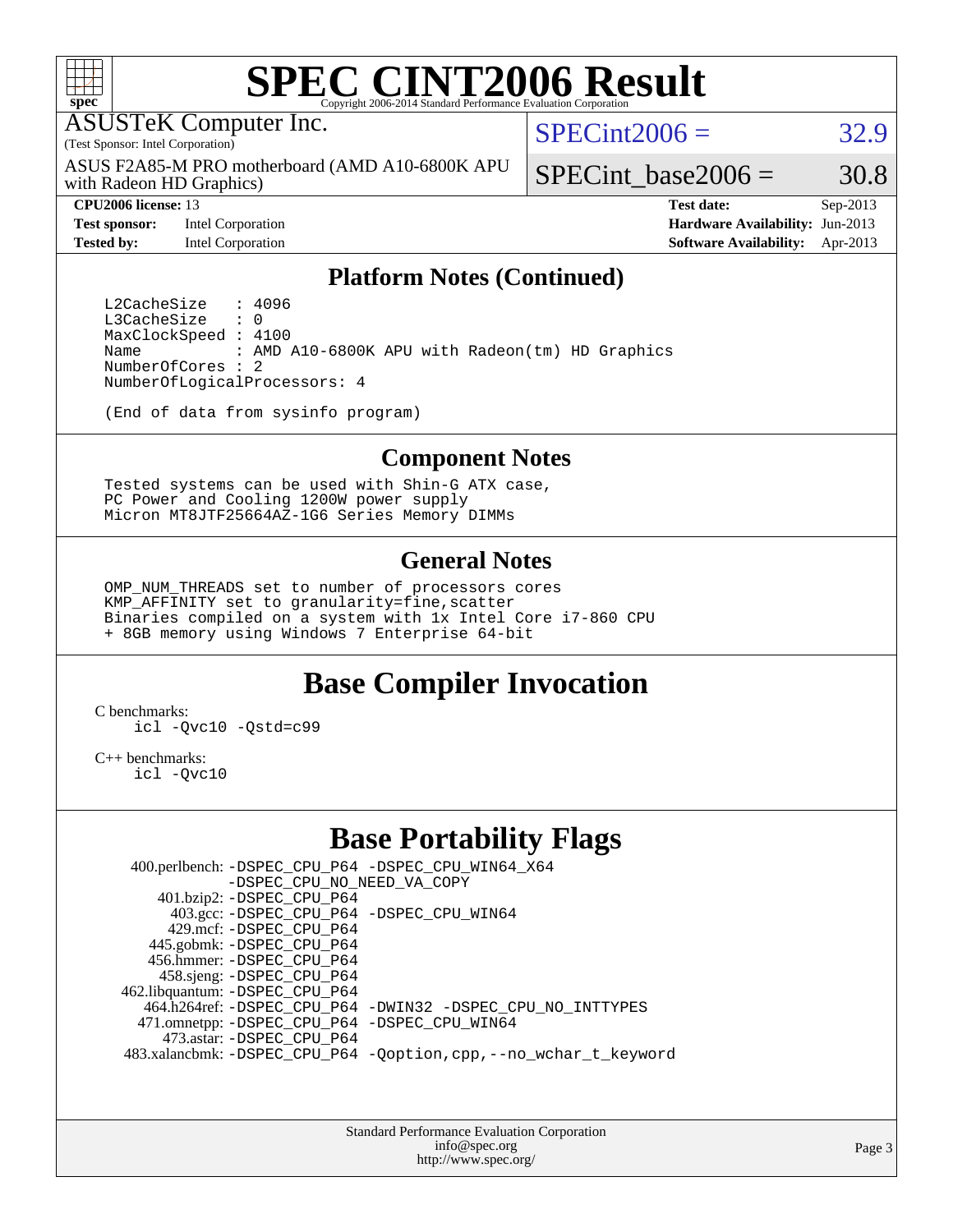

# **[SPEC CINT2006 Result](http://www.spec.org/auto/cpu2006/Docs/result-fields.html#SPECCINT2006Result)**

ASUSTeK Computer Inc.

(Test Sponsor: Intel Corporation)

with Radeon HD Graphics) ASUS F2A85-M PRO motherboard (AMD A10-6800K APU

#### **[CPU2006 license:](http://www.spec.org/auto/cpu2006/Docs/result-fields.html#CPU2006license)** 13 **[Test date:](http://www.spec.org/auto/cpu2006/Docs/result-fields.html#Testdate)** Sep-2013

**[Test sponsor:](http://www.spec.org/auto/cpu2006/Docs/result-fields.html#Testsponsor)** Intel Corporation **[Hardware Availability:](http://www.spec.org/auto/cpu2006/Docs/result-fields.html#HardwareAvailability)** Jun-2013

 $SPECint2006 = 32.9$  $SPECint2006 = 32.9$ 

SPECint base2006 =  $30.8$ 

**[Tested by:](http://www.spec.org/auto/cpu2006/Docs/result-fields.html#Testedby)** Intel Corporation **[Software Availability:](http://www.spec.org/auto/cpu2006/Docs/result-fields.html#SoftwareAvailability)** Apr-2013

# **[Base Optimization Flags](http://www.spec.org/auto/cpu2006/Docs/result-fields.html#BaseOptimizationFlags)**

[C benchmarks](http://www.spec.org/auto/cpu2006/Docs/result-fields.html#Cbenchmarks):

[/arch:AVX](http://www.spec.org/cpu2006/results/res2014q3/cpu2006-20140630-30100.flags.html#user_CCbase_f-archAVX_e8ab52e15dc7c67e0682fc680b79ed94) [-Qipo](http://www.spec.org/cpu2006/results/res2014q3/cpu2006-20140630-30100.flags.html#user_CCbase_f-Qipo) [-O3](http://www.spec.org/cpu2006/results/res2014q3/cpu2006-20140630-30100.flags.html#user_CCbase_f-O3) [-Qprec-div-](http://www.spec.org/cpu2006/results/res2014q3/cpu2006-20140630-30100.flags.html#user_CCbase_f-Qprec-div-) [-Qopt-prefetch](http://www.spec.org/cpu2006/results/res2014q3/cpu2006-20140630-30100.flags.html#user_CCbase_f-Qprefetch_37c211608666b9dff9380561f602f0a8) [-Qparallel](http://www.spec.org/cpu2006/results/res2014q3/cpu2006-20140630-30100.flags.html#user_CCbase_f-Qparallel) [-Qauto-ilp32](http://www.spec.org/cpu2006/results/res2014q3/cpu2006-20140630-30100.flags.html#user_CCbase_f-Qauto-ilp32) [/F512000000](http://www.spec.org/cpu2006/results/res2014q3/cpu2006-20140630-30100.flags.html#user_CCbase_set_stack_space_98438a10eb60aa5f35f4c79d9b9b27b1)

[C++ benchmarks:](http://www.spec.org/auto/cpu2006/Docs/result-fields.html#CXXbenchmarks)

[/arch:AVX](http://www.spec.org/cpu2006/results/res2014q3/cpu2006-20140630-30100.flags.html#user_CXXbase_f-archAVX_e8ab52e15dc7c67e0682fc680b79ed94) [-Qipo](http://www.spec.org/cpu2006/results/res2014q3/cpu2006-20140630-30100.flags.html#user_CXXbase_f-Qipo) [-O3](http://www.spec.org/cpu2006/results/res2014q3/cpu2006-20140630-30100.flags.html#user_CXXbase_f-O3) [-Qprec-div-](http://www.spec.org/cpu2006/results/res2014q3/cpu2006-20140630-30100.flags.html#user_CXXbase_f-Qprec-div-) [-Qopt-prefetch](http://www.spec.org/cpu2006/results/res2014q3/cpu2006-20140630-30100.flags.html#user_CXXbase_f-Qprefetch_37c211608666b9dff9380561f602f0a8) [-Qcxx-features](http://www.spec.org/cpu2006/results/res2014q3/cpu2006-20140630-30100.flags.html#user_CXXbase_f-Qcxx_features_dbf36c8a6dba956e22f1645e4dcd4d98)  $-Qauto-ilp32$  [/F512000000](http://www.spec.org/cpu2006/results/res2014q3/cpu2006-20140630-30100.flags.html#user_CXXbase_set_stack_space_98438a10eb60aa5f35f4c79d9b9b27b1) [shlW64M.lib](http://www.spec.org/cpu2006/results/res2014q3/cpu2006-20140630-30100.flags.html#user_CXXbase_SmartHeap64_c4f7f76711bdf8c0633a5c1edf6e5396)

### **[Base Other Flags](http://www.spec.org/auto/cpu2006/Docs/result-fields.html#BaseOtherFlags)**

[C benchmarks](http://www.spec.org/auto/cpu2006/Docs/result-fields.html#Cbenchmarks):

403.gcc: [-Dalloca=\\_alloca](http://www.spec.org/cpu2006/results/res2014q3/cpu2006-20140630-30100.flags.html#b403.gcc_baseEXTRA_CFLAGS_Dalloca_be3056838c12de2578596ca5467af7f3)

### **[Peak Compiler Invocation](http://www.spec.org/auto/cpu2006/Docs/result-fields.html#PeakCompilerInvocation)**

[C benchmarks](http://www.spec.org/auto/cpu2006/Docs/result-fields.html#Cbenchmarks): [icl -Qvc10](http://www.spec.org/cpu2006/results/res2014q3/cpu2006-20140630-30100.flags.html#user_CCpeak_intel_icc_vc10_9607f3ecbcdf68042245f068e51b40c1) [-Qstd=c99](http://www.spec.org/cpu2006/results/res2014q3/cpu2006-20140630-30100.flags.html#user_CCpeak_intel_compiler_c99_mode_1a3d110e3041b3ad4466830521bdad2a)

[C++ benchmarks:](http://www.spec.org/auto/cpu2006/Docs/result-fields.html#CXXbenchmarks) [icl -Qvc10](http://www.spec.org/cpu2006/results/res2014q3/cpu2006-20140630-30100.flags.html#user_CXXpeak_intel_icc_vc10_9607f3ecbcdf68042245f068e51b40c1)

# **[Peak Portability Flags](http://www.spec.org/auto/cpu2006/Docs/result-fields.html#PeakPortabilityFlags)**

Same as Base Portability Flags

# **[Peak Optimization Flags](http://www.spec.org/auto/cpu2006/Docs/result-fields.html#PeakOptimizationFlags)**

[C benchmarks](http://www.spec.org/auto/cpu2006/Docs/result-fields.html#Cbenchmarks):

 400.perlbench: [/arch:AVX](http://www.spec.org/cpu2006/results/res2014q3/cpu2006-20140630-30100.flags.html#user_peakPASS2_CFLAGSPASS2_LDFLAGS400_perlbench_f-archAVX_e8ab52e15dc7c67e0682fc680b79ed94)(pass 2) [-Qprof\\_gen](http://www.spec.org/cpu2006/results/res2014q3/cpu2006-20140630-30100.flags.html#user_peakPASS1_CFLAGSPASS1_LDFLAGS400_perlbench_Qprof_gen)(pass 1) [-Qprof\\_use](http://www.spec.org/cpu2006/results/res2014q3/cpu2006-20140630-30100.flags.html#user_peakPASS2_CFLAGSPASS2_LDFLAGS400_perlbench_Qprof_use)(pass 2) [-Qipo](http://www.spec.org/cpu2006/results/res2014q3/cpu2006-20140630-30100.flags.html#user_peakOPTIMIZE400_perlbench_f-Qipo) [-O3](http://www.spec.org/cpu2006/results/res2014q3/cpu2006-20140630-30100.flags.html#user_peakOPTIMIZE400_perlbench_f-O3) [-Qprec-div-](http://www.spec.org/cpu2006/results/res2014q3/cpu2006-20140630-30100.flags.html#user_peakOPTIMIZE400_perlbench_f-Qprec-div-) [-Qansi-alias](http://www.spec.org/cpu2006/results/res2014q3/cpu2006-20140630-30100.flags.html#user_peakOPTIMIZE400_perlbench_f-Qansi-alias) [-Qopt-prefetch](http://www.spec.org/cpu2006/results/res2014q3/cpu2006-20140630-30100.flags.html#user_peakOPTIMIZE400_perlbench_f-Qprefetch_37c211608666b9dff9380561f602f0a8) [-Qauto-ilp32](http://www.spec.org/cpu2006/results/res2014q3/cpu2006-20140630-30100.flags.html#user_peakCOPTIMIZE400_perlbench_f-Qauto-ilp32) [/F512000000](http://www.spec.org/cpu2006/results/res2014q3/cpu2006-20140630-30100.flags.html#user_peakEXTRA_LDFLAGS400_perlbench_set_stack_space_98438a10eb60aa5f35f4c79d9b9b27b1) [shlW64M.lib](http://www.spec.org/cpu2006/results/res2014q3/cpu2006-20140630-30100.flags.html#user_peakEXTRA_LIBS400_perlbench_SmartHeap64_c4f7f76711bdf8c0633a5c1edf6e5396)  [-link /FORCE:MULTIPLE](http://www.spec.org/cpu2006/results/res2014q3/cpu2006-20140630-30100.flags.html#user_peakLDOUT400_perlbench_link_force_multiple2_070fe330869edf77077b841074b8b0b6)

 401.bzip2: [/arch:AVX](http://www.spec.org/cpu2006/results/res2014q3/cpu2006-20140630-30100.flags.html#user_peakPASS2_CFLAGSPASS2_LDFLAGS401_bzip2_f-archAVX_e8ab52e15dc7c67e0682fc680b79ed94)(pass 2) [-Qprof\\_gen](http://www.spec.org/cpu2006/results/res2014q3/cpu2006-20140630-30100.flags.html#user_peakPASS1_CFLAGSPASS1_LDFLAGS401_bzip2_Qprof_gen)(pass 1) [-Qprof\\_use](http://www.spec.org/cpu2006/results/res2014q3/cpu2006-20140630-30100.flags.html#user_peakPASS2_CFLAGSPASS2_LDFLAGS401_bzip2_Qprof_use)(pass 2) [-Qipo](http://www.spec.org/cpu2006/results/res2014q3/cpu2006-20140630-30100.flags.html#user_peakOPTIMIZE401_bzip2_f-Qipo) [-O3](http://www.spec.org/cpu2006/results/res2014q3/cpu2006-20140630-30100.flags.html#user_peakOPTIMIZE401_bzip2_f-O3) [-Qprec-div-](http://www.spec.org/cpu2006/results/res2014q3/cpu2006-20140630-30100.flags.html#user_peakOPTIMIZE401_bzip2_f-Qprec-div-) [-Qopt-prefetch](http://www.spec.org/cpu2006/results/res2014q3/cpu2006-20140630-30100.flags.html#user_peakOPTIMIZE401_bzip2_f-Qprefetch_37c211608666b9dff9380561f602f0a8) [-Qansi-alias](http://www.spec.org/cpu2006/results/res2014q3/cpu2006-20140630-30100.flags.html#user_peakOPTIMIZE401_bzip2_f-Qansi-alias) [-Qauto-ilp32](http://www.spec.org/cpu2006/results/res2014q3/cpu2006-20140630-30100.flags.html#user_peakCOPTIMIZE401_bzip2_f-Qauto-ilp32) [/F512000000](http://www.spec.org/cpu2006/results/res2014q3/cpu2006-20140630-30100.flags.html#user_peakEXTRA_LDFLAGS401_bzip2_set_stack_space_98438a10eb60aa5f35f4c79d9b9b27b1)

 403.gcc: [/arch:AVX](http://www.spec.org/cpu2006/results/res2014q3/cpu2006-20140630-30100.flags.html#user_peakPASS2_CFLAGSPASS2_LDFLAGS403_gcc_f-archAVX_e8ab52e15dc7c67e0682fc680b79ed94)(pass 2) [-Qprof\\_gen](http://www.spec.org/cpu2006/results/res2014q3/cpu2006-20140630-30100.flags.html#user_peakPASS1_CFLAGSPASS1_LDFLAGS403_gcc_Qprof_gen)(pass 1) [-Qprof\\_use](http://www.spec.org/cpu2006/results/res2014q3/cpu2006-20140630-30100.flags.html#user_peakPASS2_CFLAGSPASS2_LDFLAGS403_gcc_Qprof_use)(pass 2) [-Qipo](http://www.spec.org/cpu2006/results/res2014q3/cpu2006-20140630-30100.flags.html#user_peakOPTIMIZE403_gcc_f-Qipo) [-O3](http://www.spec.org/cpu2006/results/res2014q3/cpu2006-20140630-30100.flags.html#user_peakOPTIMIZE403_gcc_f-O3) [-Qprec-div-](http://www.spec.org/cpu2006/results/res2014q3/cpu2006-20140630-30100.flags.html#user_peakOPTIMIZE403_gcc_f-Qprec-div-) [-Qauto-ilp32](http://www.spec.org/cpu2006/results/res2014q3/cpu2006-20140630-30100.flags.html#user_peakCOPTIMIZE403_gcc_f-Qauto-ilp32) [/F512000000](http://www.spec.org/cpu2006/results/res2014q3/cpu2006-20140630-30100.flags.html#user_peakEXTRA_LDFLAGS403_gcc_set_stack_space_98438a10eb60aa5f35f4c79d9b9b27b1)

Continued on next page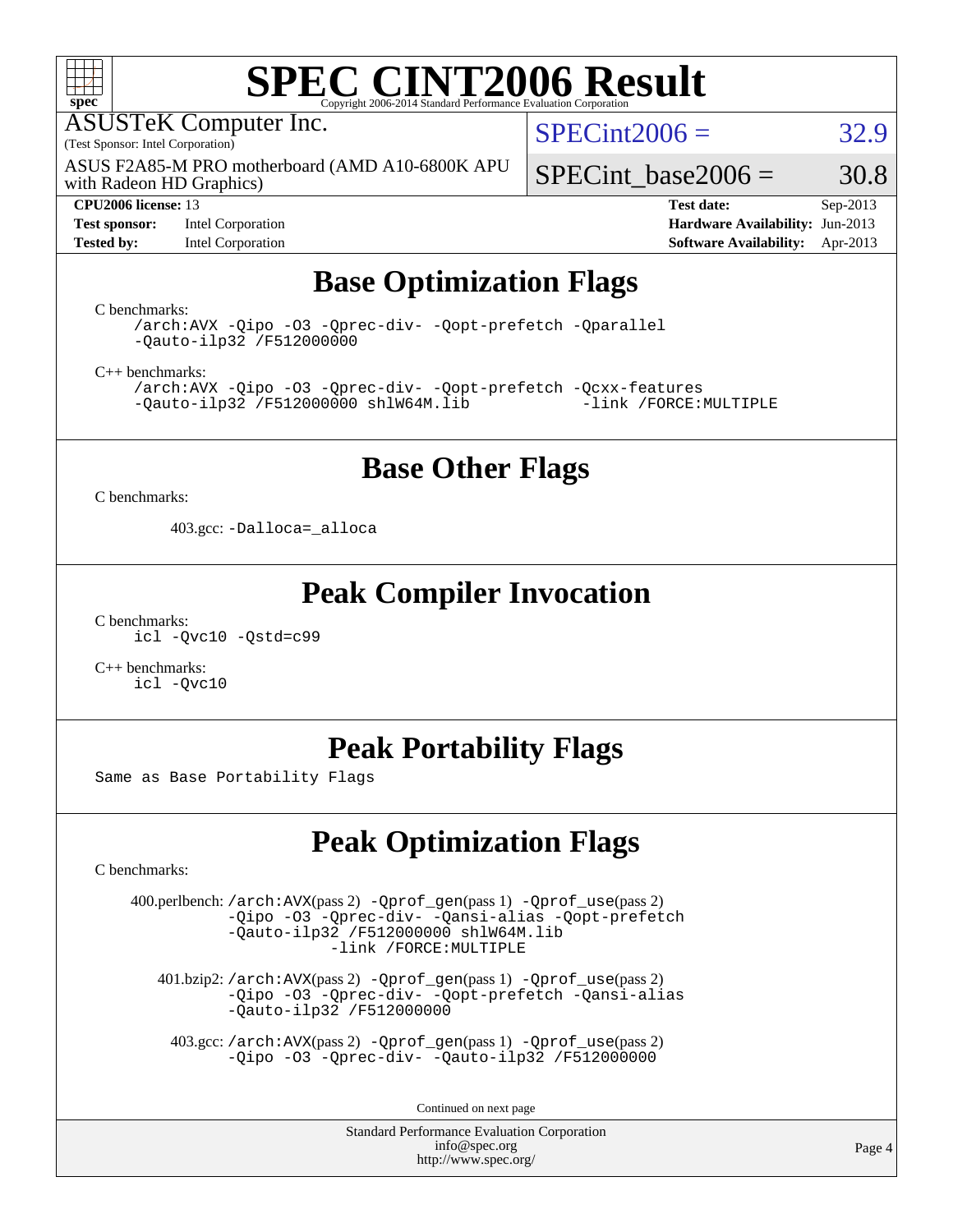| $spec^*$                                                                                                                                               | Copyright 2006-2014 Standard Performance Evaluation Corporation | <b>SPEC CINT2006 Result</b>                                                       |          |  |  |
|--------------------------------------------------------------------------------------------------------------------------------------------------------|-----------------------------------------------------------------|-----------------------------------------------------------------------------------|----------|--|--|
| <b>ASUSTeK Computer Inc.</b><br>(Test Sponsor: Intel Corporation)                                                                                      | $SPECint2006 =$                                                 | 32.9                                                                              |          |  |  |
| ASUS F2A85-M PRO motherboard (AMD A10-6800K APU<br>with Radeon HD Graphics)                                                                            |                                                                 | SPECint base2006 $=$                                                              | 30.8     |  |  |
| CPU2006 license: 13<br>Intel Corporation<br><b>Test sponsor:</b>                                                                                       |                                                                 | <b>Test date:</b><br>Hardware Availability: Jun-2013                              | Sep-2013 |  |  |
| <b>Tested by:</b><br>Intel Corporation                                                                                                                 |                                                                 |                                                                                   |          |  |  |
| 429.mcf: basepeak = $yes$                                                                                                                              |                                                                 | <b>Peak Optimization Flags (Continued)</b>                                        |          |  |  |
| 445.gobmk: /arch: AVX(pass 2) - Qprof_gen(pass 1) - Qprof_use(pass 2)<br>-Qipo -02 -Qprec-div- -Qansi-alias -Qauto-ilp32<br>/F512000000                |                                                                 |                                                                                   |          |  |  |
| 456.hmmer: basepeak = $yes$                                                                                                                            |                                                                 |                                                                                   |          |  |  |
| $458 \text{.}$ sjeng: basepeak = yes                                                                                                                   |                                                                 |                                                                                   |          |  |  |
| $462$ .libquantum: basepeak = yes                                                                                                                      |                                                                 |                                                                                   |          |  |  |
| 464.h264ref: /arch: AVX(pass 2) - Qprof_gen(pass 1) - Qprof_use(pass 2)<br>-Qipo -03 -Qprec-div- -Qunroll2 -Qansi-alias<br>$-$ Qauto-ilp32 /F512000000 |                                                                 |                                                                                   |          |  |  |
| $C_{++}$ benchmarks:                                                                                                                                   |                                                                 |                                                                                   |          |  |  |
| 471.omnetpp://arch:AVX(pass 2) -Qprof_gen(pass 1) -Qprof_use(pass 2)<br>-Qipo -03 -Qprec-div- -Qansi-alias<br>$sh1W64M.1$ ib                           |                                                                 | -Qopt-ra-region-strategy=block -Qauto-ilp32 /F512000000<br>-link /FORCE: MULTIPLE |          |  |  |
| $473$ astar: basepeak = yes                                                                                                                            |                                                                 |                                                                                   |          |  |  |
| $483.xalanchmk: basepeak = yes$                                                                                                                        |                                                                 |                                                                                   |          |  |  |
|                                                                                                                                                        |                                                                 |                                                                                   |          |  |  |

# **[Peak Other Flags](http://www.spec.org/auto/cpu2006/Docs/result-fields.html#PeakOtherFlags)**

[C benchmarks](http://www.spec.org/auto/cpu2006/Docs/result-fields.html#Cbenchmarks):

403.gcc: [-Dalloca=\\_alloca](http://www.spec.org/cpu2006/results/res2014q3/cpu2006-20140630-30100.flags.html#b403.gcc_peakEXTRA_CFLAGS_Dalloca_be3056838c12de2578596ca5467af7f3)

The flags file that was used to format this result can be browsed at <http://www.spec.org/cpu2006/flags/Intel-ic13.1-official-windows.20130924.html>

You can also download the XML flags source by saving the following link: <http://www.spec.org/cpu2006/flags/Intel-ic13.1-official-windows.20130924.xml>